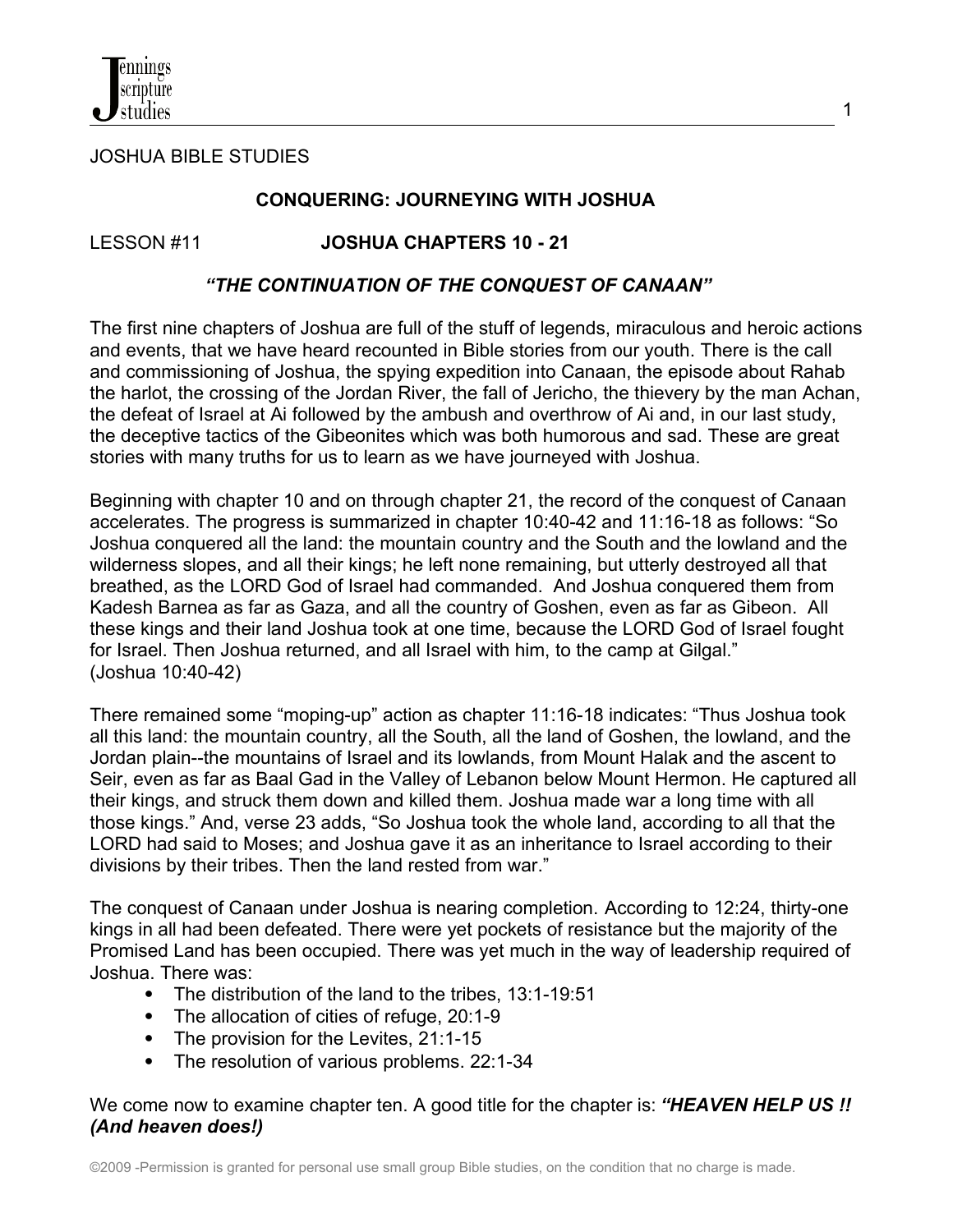**Chapter 10** is perhaps the most unique chapter in this section, with the exception of chapter 14, which we will study in the nest lesson. In chapter 10 there are several very unusual developments. Let us concentrate on them as follows:

# **I. THE ALLIANCE OF THE AMORITES**. 10:1-5

 In vs.1-5 we see 5 Amorite kings forming an alliance against the Gibeonites. The kings of these city states knew what had happened to Jericho and Ai. Evidently they believed that their combined, larger forces could withstand Israel and even God.

# **II. THE APPEAL OF THE GIBEONITES.** 10:6

"And the men of Gibeon sent to Joshua at the camp at Gilgal, saying, "Do not forsake your servants; come up to us quickly, save us and help us, for all the kings of the Amorites who dwell in the mountains have gathered together against us."

 The Gibeonites were now self proclaimed slaves to Israel and as such were under their protection. They immediately sent out to Joshua a call for help.

# **III.THE ADVANCE OF THE ISRAELITES.** 10:7-10

 "So Joshua ascended from Gilgal, he and all the people of war with him, and all the mighty men of valor. And the LORD said to Joshua, "Do not fear them, for I have delivered them into your hand; not a man of them shall stand before you." Joshua therefore came upon them suddenly, having marched all night from Gilgal. So the LORD routed them before Israel, killed them with a great slaughter at Gibeon, chased them along the road that goes to Beth Horon, and struck them down as far as Azekah and Makkedah."

 Joshua and the leaders of Israel had made a covenant with the Gibeonites, they had Given their word and they could not go back on it. They were therefore, morally bound to Keep their word, and consequently had to defend those who they should have destroyed.

# **IV. THE ATTACK FROM HEAVEN'S HEIGHTS.** 10:11-15

**A. Hail, Hail, (**not hail as in hailstones!)**The Gangs All Dead!** 10:11

# **B. Heavenly Sunshine!** 10:12-15

- 1. First instance of Daylight Savings Time!
- 2. Hezekiah prayed and the sun went backwards 10 degrees.
- 3. Elijah prayed and it did not rain for 42 months.
- 4. Israel stepped into the Red Sea and the Jordan and the waters parted.
- 5. Jesus spoke and the stormy Sea of Galilee became calm and flat.

# **V. THE ADDENDUM TO THE FIGHTS.**

**A. The Kings Caved In!** 10:16-18

# **B. The Caved Kings Killed!** 10:22-26

 **C. [Cave] Case Closed!** 10:27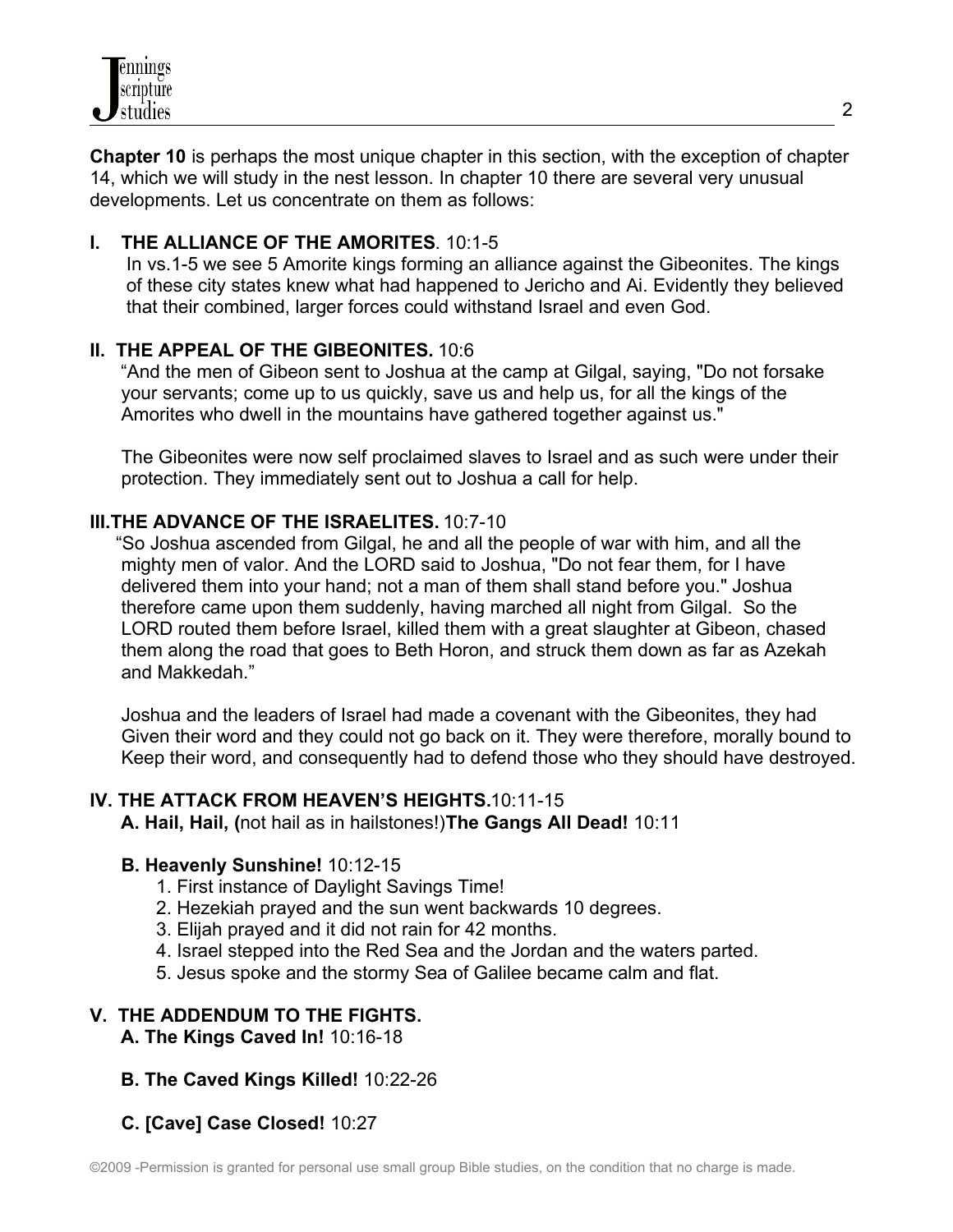

# **JOSHUA'S LONG DAY VIEWPOINTS**

# **1. The passage is figurative.**

 This viewpoint interprets the passage figuratively rather than literally. The adherents of this view say that the passage is poetical and is no more literal than Psalm 29:6 where we read "The voice of the LORD breaks the cedars, Yes, the LORD splinters the cedars of Lebanon. He makes them also skip like a calf."

 And Isaiah 55:12 which reads "The mountains and the hills will break forth into shouts of joy before you, and all the trees of the field will clap their hands."

 They cite Josh. 10:13 to bolster their view which reads, "Is this not written in the Book of Jasher?" An ancient collection of poetry, now lost, which described great events in the history of Israel. The book contained Joshua's poetic address to the sun and the moon at the battle of Gibeon (Josh 10:12-13) and the "Song of the Bow," which is David's lament over the death of Saul and Jonathan (2 Sam 1:17-27). (from Nelson's Illustrated Bible Dictionary, Copyright (c)1986, Thomas Nelson Publishers

# **2. The passage is literal.**

 This view believes that Joshua did ask for, and receive, an actual lengthening of the day. The passage itself contains proof enough:

- a. Verse 14 states that this was a most unique day: "And there has been no day like that, before it or after it, that the LORD heeded the voice of a man.."
- b. Other biblical references: Habakkuk 3:11 "The sun and moon stood still….."
- c. Extra biblical references. R.A.Torrey, Bible Teacher and author writes: "Herodotus, the Greek historian, tells us that the priests of Egypt showed him a record of a long day. The Chinese writings state that there was such a day in the reign of Emperor Yeo, who is supposed to have been a contemporary of Joshua. The Mexicans have a record that the sun stood still for one entire day in the year which is supposed to correspond with the exact year in which Joshua was warring in Palestine."
- **d.** Conservative biblical scholars.

 British Pastor and author, Charles Haddon Spurgeon sums up the event as follows: "To please skeptical minds, scores of explanations of this wonderful occurrence have been laboriously elaborated, but there is no need for them and no use in them. The Almighty God can as easily stop the sun and moon as a watchmaker can alter a watch; He did so, and how He did it is no question for us: we may rest assured he prolonged the daylight by the very wisest means. It is not ours to try and soften down miracles, but to glorify God in them." (Charles H. Spurgeon, p.168-Spurgeon's Devotional Bible. Baker.)

 What happened in Joshua 10? Today we know that the sun does not revolved around the earth, but the earth revolves around the sun. Did the earth stand still? Did the solar system stand still?

 Did God refract the light of the sun to create the long day in Joshua 10? Some say the storm that brought the hailstones created conditions that caused the light of the sun to be refracted from the clouds.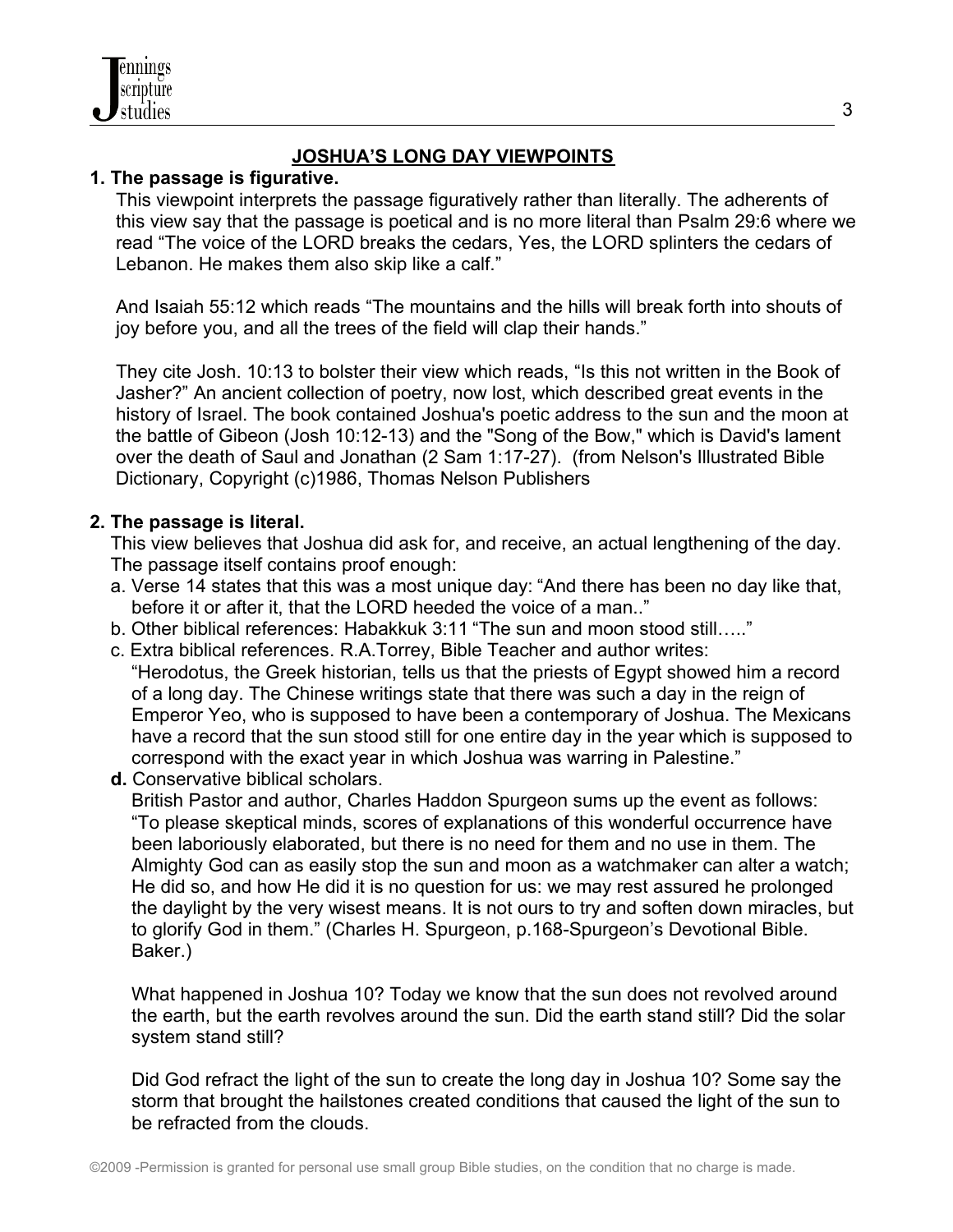Then we must not forget the moon – it also was also stationary. How did God do it? I am not sure. What I am sure of is that a great miracle occurred. How God did it I am not certain.

 What I am certain about in this text is that God will not let anything hinder Him from accomplishing His purposes. Not even the laws of science can stop my God from doing what He desires. If the God Who created the universe wants to stop the universe to accomplish His purposes, He can do it! It is His planet. It is His universe.

# *LESSONS TO LIVE BY*

#### **1. Those who identify with the Lord's people are sure to have enemies.** Many times when persons side with God even their families and former friends become their enemies.

**2. Commitments are only good if we back them up with actions.** 10:6-7 If you give your word, stand by it!

# **3. If we are to conquer like Joshua we must fight daily battles.**

Rom. 13:11-13 - "knowing the time, that now it is high time to awake out of sleep; for now our salvation is nearer than when we first believed. The night is far spent, the day is at hand. Therefore let us cast off the works of darkness, and let us put on the armor of light."

 These words tell us that the armor is our daily uniform! Note that Israel lived a life of daily battles! The same is true for the child of God. Enemies confront us daily: the enemies of the world, the flesh and the devil. We must arise each day with the willingness and readiness to overcome the enemies of our souls. Why else would we be instructed to put on our armor? Why an armor if no battle or enemy?

 Eph 6:12-13 "We do not wrestle against flesh and blood, but against principalities, against powers, against the rulers of the darkness of this age, against spiritual hosts of wickedness in the heavenly places. Therefore take up the whole armor of God, that you may be able to withstand in the evil day, and having done all, to stand."

"Many Christians misinterpret Jesus' promise of the "abundant life" to mean perfect health, a comfortable lifestyle, constant happiness, full realization of your dreams, and instant relief from problems through faith and prayer. In a word, they expect the Christian life to be easy. They expect heaven on earth....Why would God provide heaven on earth when he's planned the real thing for you in eternity?" (Rick Warren Purpose Driven Life p.173)

 Max Lucado, in his "Inspirational Study Bible" writes, "The Book of Joshua is a book of battles. A book for soldiers. A book for people who would dare win God's way. What applied then, applies today. It is the faithful who conquer. Those who follow the strategy win, those who don't – don't."

 We have not yet reached our homeland – and the Devil will do all he can to make our journey as miserable as possible! He cannot keep us from reaching Heaven, but he will do his worst to keep us from enjoying the journey!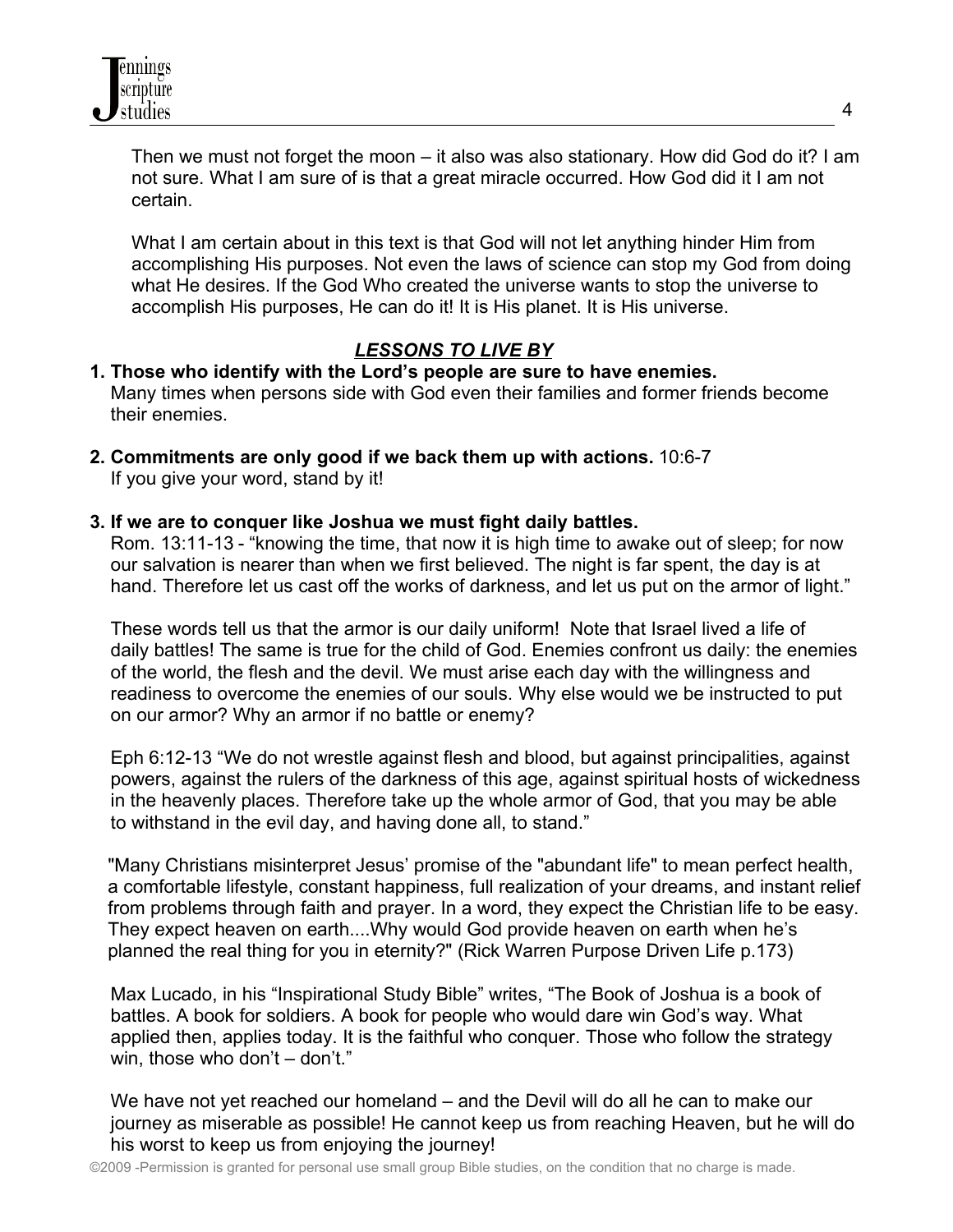#### 4**. We do not need to be many to be much!**

Israel was outnumbered by enemy soldiers but "if God be for us who can be against us" successfully? (Rom. 8:31) and remember Rom.8:37 - "we are more than conquerors through Him who loved us."

 "Attempt great things for God, expect great things from God." – so said pioneer missionary to China, Hudson Taylor.

#### **5. The story illustrates the power of believing prayer.** 10:12

The God of Joshua is our God alive and active on behalf of His people. We too can see great victories if we will cooperate with Him in quiet obedience and in calm confidence call upon Him just as Joshua did. He has not changed in all the years of human history.

 The hymn "Yield Not To Temptation" instructs us in words that apply not only to battling temptation but also battling in general:

> *To him that o'ercometh, God giveth a crown; Through faith we shall conquer, though often cast down; He Who is our Savior our strength will renew; Look ever to Jesus, He'll carry you through.*

> > Refrain

 *Ask the Savior to help you, Comfort, strengthen and keep you; He is willing to aid you, He will carry you through*."

**6. Let us be aware that that heaven is watching!** 10:12-15

 In this story we see God's supernatural intervention. He sent hail from the heavens and caused the sun to stand still over Gibeon so the battle could be finished and won by the Israelites. (Joshua 10:12-15)

 Psalm 34:15 and 1 Peter 3:12 tell us that "the eyes of the LORD are on the righteous and His ears are open to their prayers; But the face of the LORD is against those who do evil."

 Isn't it satisfying to know that the God who rules in the affairs of nations rules in the affairs of individuals as well?….

**7. Always side with God and you won't "hang" with the wrong crowd!** 10:26 Make sure you are on God's side of every issue.

# **ADDENDUM**

From The Message introduction to book of Joshua

"For most modern readers of Joshua, the toughest barrier to embracing this story as sacred is the military strategy of "holy war" …. Killing everyone in the conquered cities and totally destroying all the plunder, both animals and goods. Massacre and destruction. …… We look

©2009 -Permission is granted for personal use small group Bible studies, on the condition that no charge is made.